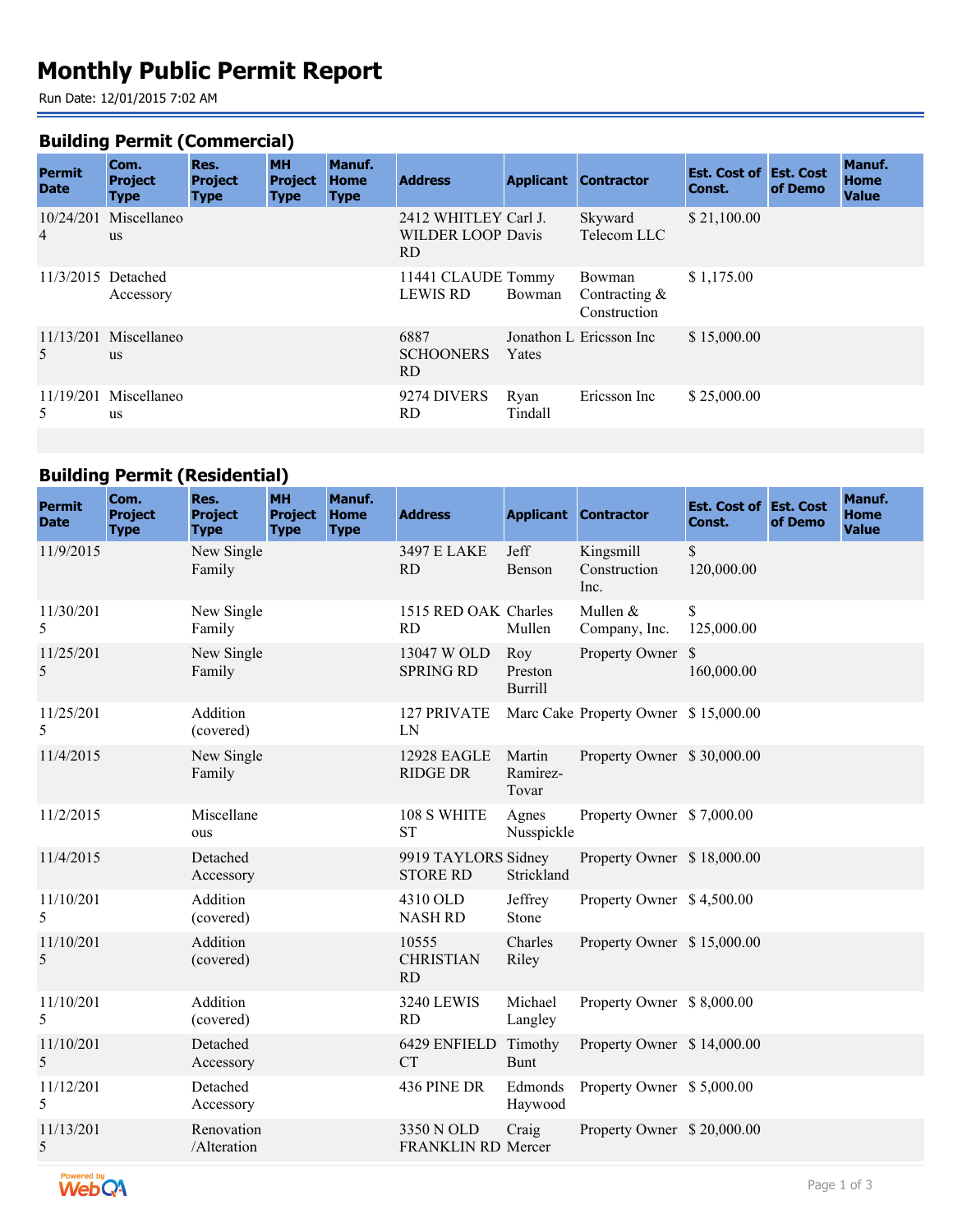#### **Building Permit (Residential)**

| <b>Permit</b><br><b>Date</b> | Com.<br><b>Project</b><br><b>Type</b> | Res.<br><b>Project</b><br><b>Type</b> | <b>MH</b><br><b>Project</b><br><b>Type</b> | Manuf.<br><b>Home</b><br><b>Type</b> | <b>Address</b>                                               |                                | <b>Applicant Contractor</b>                   | <b>Est. Cost of Est. Cost</b><br>Const. | of Demo | Manuf.<br><b>Home</b><br><b>Value</b> |
|------------------------------|---------------------------------------|---------------------------------------|--------------------------------------------|--------------------------------------|--------------------------------------------------------------|--------------------------------|-----------------------------------------------|-----------------------------------------|---------|---------------------------------------|
| 11/16/201<br>5               |                                       | Renovation<br>/Alteration             |                                            |                                      | 7886 CREECH<br><b>RD</b>                                     | <b>Brandon</b><br><b>Beals</b> | Property Owner                                | \$1,500.00                              |         |                                       |
| 11/16/201<br>5               |                                       | Detached<br>Accessory                 |                                            |                                      | 9259 STONE<br><b>HERITAGE RD Matthews</b>                    | Robert<br>Jr                   | Property Owner \$25,000.00                    |                                         |         |                                       |
| 11/19/201<br>5               |                                       | Renovation<br>/Alteration             |                                            |                                      | 1145 S BIG<br><b>WOODS RD</b>                                | Adam<br>Dew                    | Property Owner \$25,000.00                    |                                         |         |                                       |
| 11/16/201<br>5               |                                       | New Single<br>Family                  |                                            |                                      | 2622<br>BAYVIEW DR Manning                                   | Felicia                        | Four Seasons<br>Contractors,<br><b>LLC</b>    | \$<br>200,000.00                        |         |                                       |
| 11/16/201<br>5               |                                       | New Single<br>Family                  |                                            |                                      | 2426<br><b>BAYVIEW DR Manning</b>                            | Felicia                        | Four Seasons<br>Contractors,<br><b>LLC</b>    | \$<br>180,000.00                        |         |                                       |
| 11/18/201<br>5               |                                       | New Single<br>Family                  |                                            |                                      | 3618<br><b>BAYVIEW CT</b>                                    | Felicia<br>Manning             | Four Seasons<br>Contractors,<br><b>LLC</b>    | \$<br>190,000.00                        |         |                                       |
| 11/6/2015                    |                                       | Addition<br>(covered)                 |                                            |                                      | <b>3425 SHEEP</b><br><b>PASTURE RD</b>                       | Ben Hager Hager                | Construction &<br>Remodeling, inc             | \$28,000.00                             |         |                                       |
| 11/5/2015                    |                                       | Miscellane<br>ous                     |                                            |                                      | 613 GOLFERS<br>LN                                            | Danny<br>Townsend              | Sears Home<br>Improvement<br>Products, Inc.   | \$13,136.00                             |         |                                       |
| 11/4/2015                    |                                       | New Single<br>Family                  |                                            |                                      | 3219 OAK<br><b>LEAF DR</b>                                   | Dean A.<br>Holland             | Dean A. Holland \$<br>Builders, Inc.          | 275,000.00                              |         |                                       |
| 11/20/201<br>5               |                                       | Detached<br>Accessory                 |                                            |                                      | 3081 S<br><b>BROWNTOWN Holland</b><br><b>RD</b>              | Dean                           | Dean A. Holland \$16,000.00<br>Builders, Inc. |                                         |         |                                       |
| 11/9/2015                    |                                       | New Single<br>Family                  |                                            |                                      | 2712 BULL<br><b>HEAD RD</b>                                  |                                | Alan Stone Glenn Alan<br>Stone                | \$<br>158,000.00                        |         |                                       |
| 11/5/2015                    |                                       | Repair                                |                                            |                                      | 5852 NC 48                                                   | Robert<br>Wilson               | Occupant                                      | \$1,500.00                              |         |                                       |
| 11/12/201<br>5               |                                       | New Single<br>Family                  |                                            |                                      | 3283 OAK<br><b>LEAF DR</b>                                   | Tony<br>Foote                  | Foote $\&$<br>Moorefield Inc                  | \$<br>210,000.00                        |         |                                       |
| 11/17/201<br>5               |                                       | New Single<br>Family                  |                                            |                                      | 8059 CREECH<br><b>RD</b>                                     | Kevin<br>Kirton                | KB Building &<br>Development<br><b>LLC</b>    | \$<br>130,000.00                        |         |                                       |
| 11/24/201<br>5               |                                       | Swimming<br>Pool                      |                                            |                                      | 6101<br><b>ANNABELLA</b><br><b>RD</b>                        | John<br>Haggerty               | Supreme Pools<br>LLC                          | \$75,000.00                             |         |                                       |
| 11/13/201<br>5               |                                       | Renovation<br>/Alteration             |                                            |                                      | 6429 RIVER<br><b>WALK DR</b>                                 | Donald<br>Poland               | Poland Builders \$8,000.00                    |                                         |         |                                       |
| 11/2/2015                    |                                       | Addition<br>(covered)                 |                                            |                                      | 4194 RED OAK Donald<br><b>BATTLEBORO</b> Poland<br><b>RD</b> |                                | Poland Builders \$ 6,000.00                   |                                         |         |                                       |
| 11/4/2015                    |                                       | New Single<br>Family                  |                                            |                                      | 5309 W<br><b>HORNES</b><br><b>CHURCH RD</b>                  | Ashley<br>Harder               | ValueBuild<br>Homes                           | \$<br>186,000.00                        |         |                                       |
| 11/4/2015                    |                                       | New Single<br>Family                  |                                            |                                      | 6171 W OLD<br><b>SPRING RD</b>                               | Ashley<br>Harder               | ValueBuild<br>Homes                           | \$<br>168,600.00                        |         |                                       |